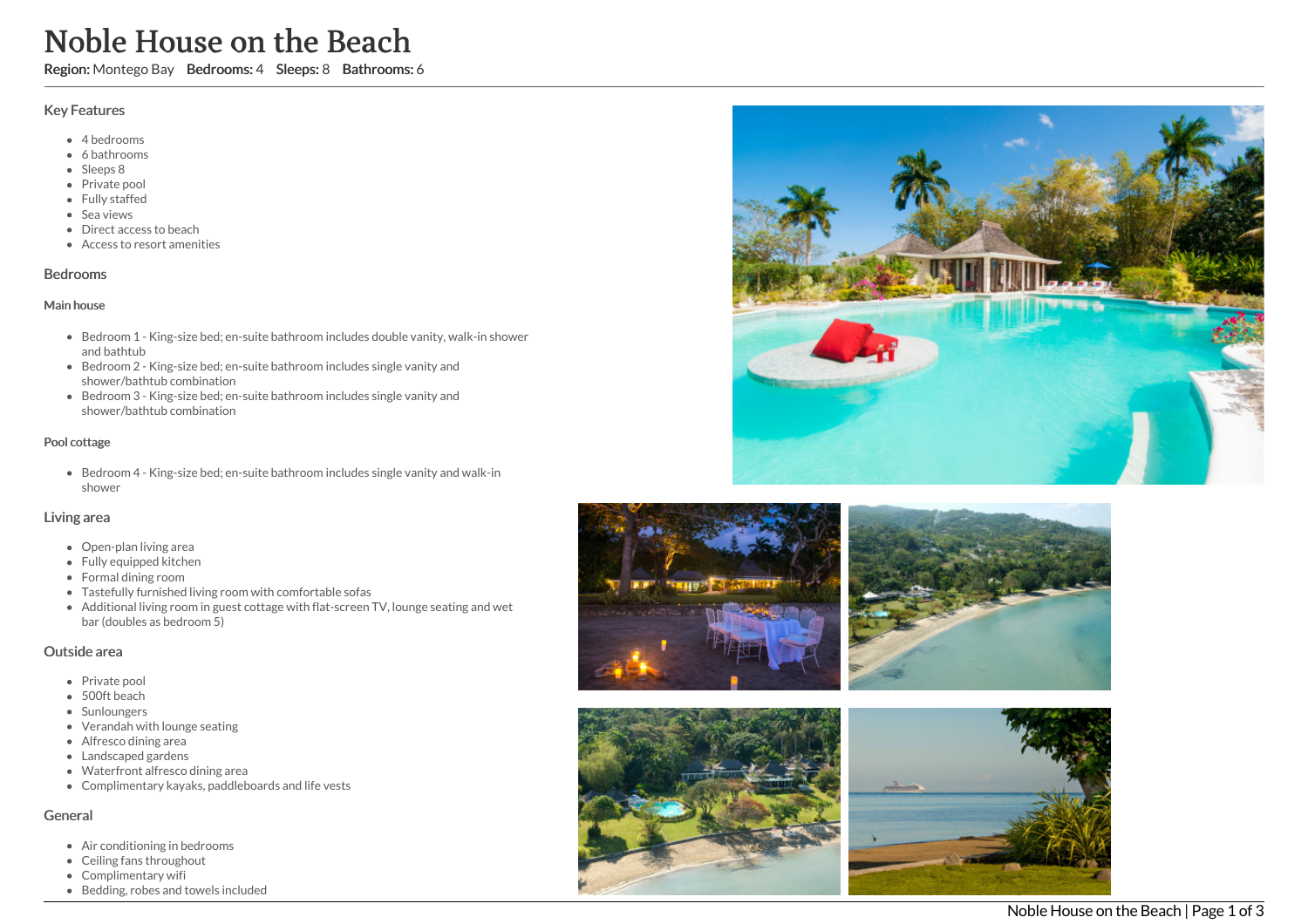- Private parking
- Security safes
- Wheelchair accessible
- A 50% deposit will be required for bookings over the Thanksgiving, Christmas, and New Year periods

#### Staff\*\*

- Housekeepers
- Gardeners
- Laundress
- Chef
- Butler

## Resort amenities

- Complimentary beach
- Tennis court
- $\bullet$  Gvm
- Communal pool
- Kid's club
- Jogging trail

### Montego Bay

Situated on Jamaica $\tilde{A} \notin \hat{a}$ ,  $\tilde{a}$ ,  $\varphi$ s North coast, Montego Bay is the capital of Saint James Parish. Whether it is relaxing on the white sands of the Doctor $A\phi$ a, $\neg$ a, $\phi$ s Cave Beach, or scuba diving in the protected waters of Montego Bay Marine Park, this location offers a huge range of activities to ensure you have the holiday of a lifetime. Known as one of the most beautiful locations in the Caribbean, you will find a plethora of historical architecture, tropical gardens and stunning beaches to explore. The A¢a,-EceHip StripA¢a,-a,¢, Gloucester Avenue, runs parallel to the ocean and offers a vast selection of restaurants, shops, clubs and bars, all alive with the sound of dancehall and reggae music. For the more adventurous traveller, there is a wide variety of island tours, boat trips, water sports and golf courses across the island, as well as plenty of opportunities to immerse yourself in true Jamaican culture.

\*\*\*\*Recommended staff gratuity at the end of your stay is 10% of the villa rental in High Season, 15% in Low Season, divided among your staff members in accordance with the Gratuity Guide you'll find in your Welcome Book at the villa. Plan to pay your grocery and gratuity monies in cash: US dollars or Jamaican dollars.